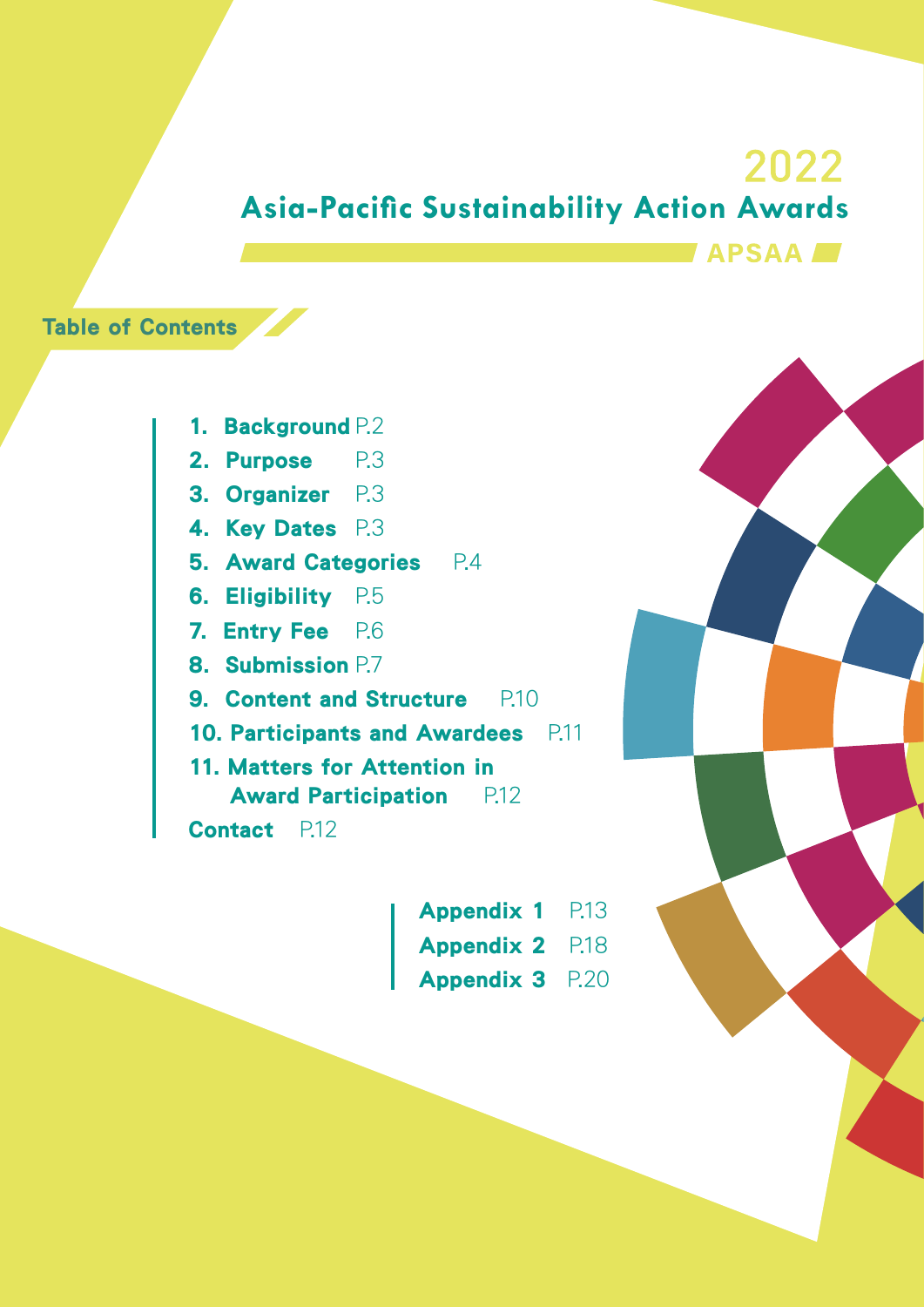**Asia-Pacific Sustainability Action Awards APSAA** 

#### 1. Background

In 2015, the United Nations announced its "2030 Agenda for Sustainable Development (Agenda 2030)" and adopted 17 Sustainable Development Goals (SDGs) that clearly defined the direction of global efforts for the coming period of 2016-2030. Over the past 5 years, organizations worldwide have integrated the SDGs into their internal cultures and adopted innovative strategies to practice sustainable development. There have been many inspiring breakthroughs and success stories. To fully demonstrate the vitality of Taiwan and the Asia-Pacific region to promote sustainable development, the 2022 APSAA Asia-Pacific Sustainability Action Awards (the "Awards") are being specially held to recognize outstanding achievements and contributions in implementing the 17 United Nations Sustainable Development Goals. Held in conjunction with the first Asia-Pacific Sustainability Action Expo and Summit, the sustainable achievements featured at the awards ceremony will attract attention globally.

The award will be granted in three categories: (1) a Sustainability Action Award for implementation of SDGse; (2) Livable and Sustainable City Award for local governments' efforts in implementing sustainable governance and achieving sustainable cities; and (3) Outstanding Chief Sustainability Officer Award for individuals who have made outstanding contributions and efforts in promoting corporate sustainable development.

The award ceremony will be held in conjunction with the Asia-Pacific Sustainability Action Expo and Summit, with attendance at this grand event anticipated from industries, universities, and government agencies from Taiwan, Japan, South Korea, and other Asia-Pacific countries. Furthermore, it is foreseeable that there will be over 50 public and private sector and exhibitors, with over 180,000 visitors, thus bringing a high degree of visibility internationally and socially. Through this international event, it is foreseeable that guests will learn about the outstanding performances and innovation of SDGs, CSR and USR from all walks of life locally and globally. Thus, the event will formulate cross-industry alliances and market development domestically and internationally, while driving the innovative energy of companies and strengthening its international competitiveness.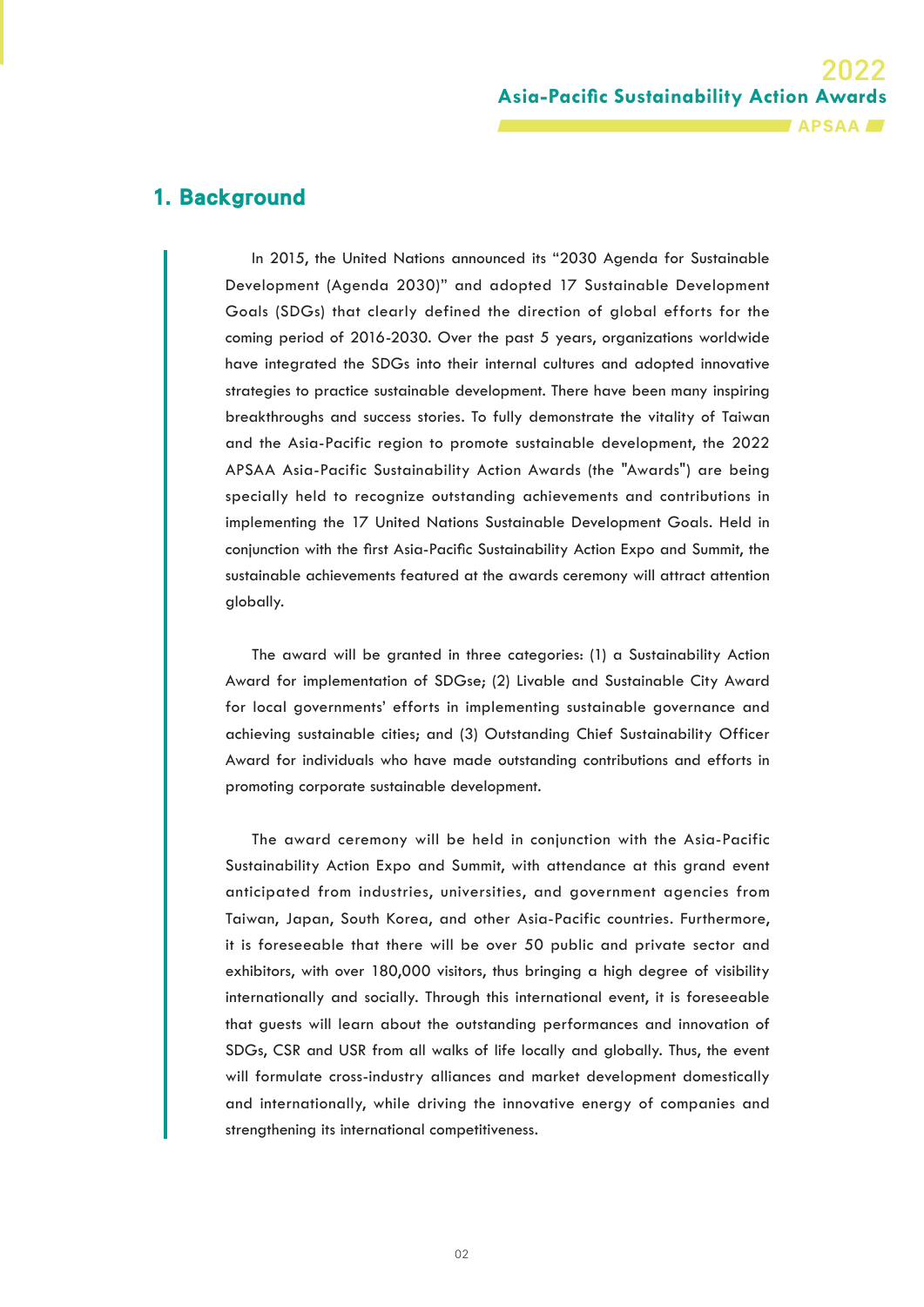

#### 2. Purpose

- **I. Advocacy for the UN Sustainable Development Goals (SDGs).**
- **II. Raising awareness of sustainability issues among business groups, governments, and organizations in the Asia-Pacific region.**
- **III. Award outstanding sustainable action plans from all walks of life.**
- **IV. Establishing partnerships in accelerating towards sustainability goals.**
- **V. Enhancing dialogue with stakeholders to consolidate the public's vision and consensus on sustainable development.**

#### 3. Organizer

**Taiwan Academy of Corporate Sustainability**

#### 4. Key Dates

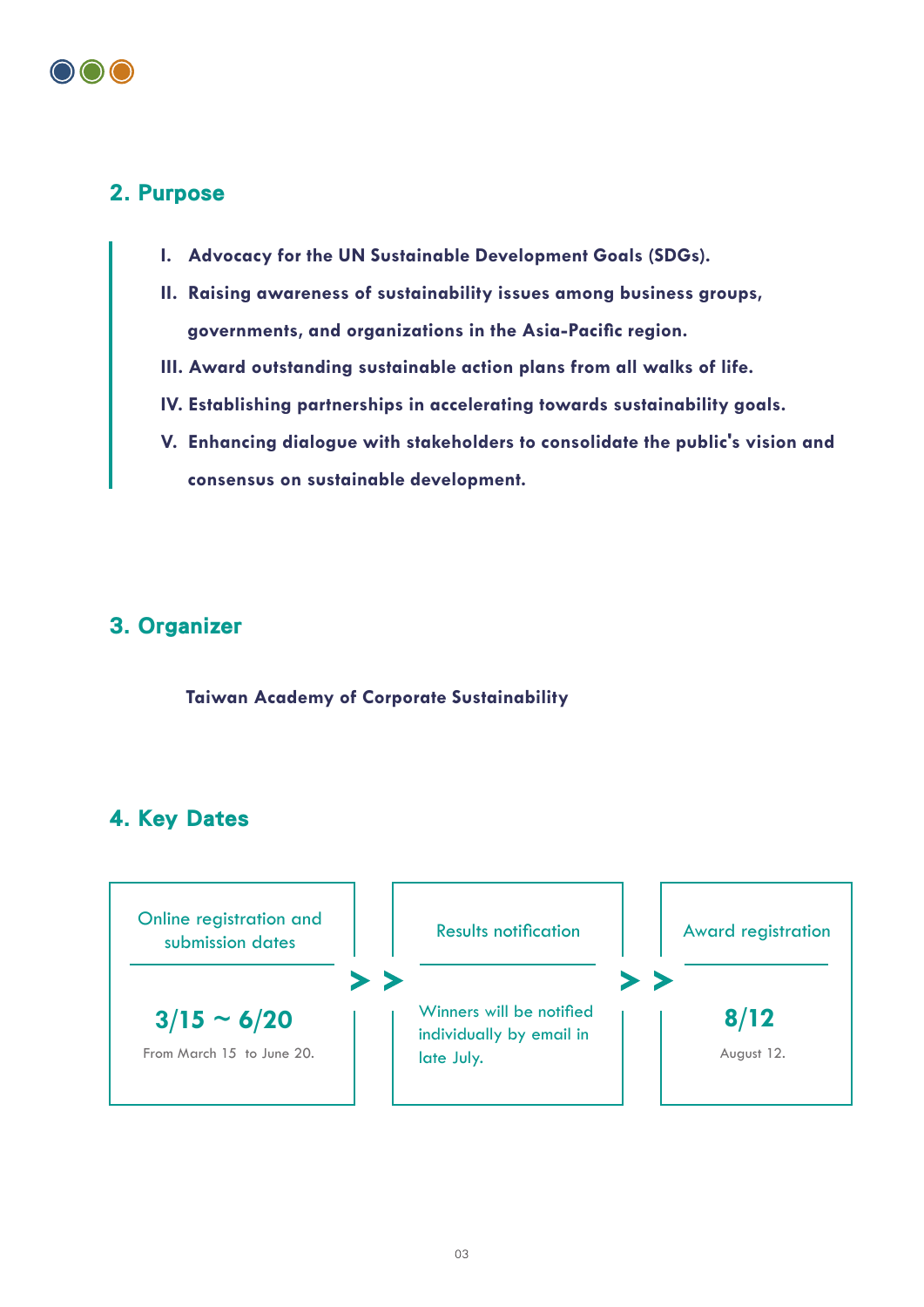#### 5. Award Categories

| <b>Name of Award</b>                         | <b>Criteria</b>                                                                                                                                                                                                                                                                                                                                                                                                                                                                                                                                                                                                                                                                                                         |
|----------------------------------------------|-------------------------------------------------------------------------------------------------------------------------------------------------------------------------------------------------------------------------------------------------------------------------------------------------------------------------------------------------------------------------------------------------------------------------------------------------------------------------------------------------------------------------------------------------------------------------------------------------------------------------------------------------------------------------------------------------------------------------|
| <b>Sustainability</b><br><b>Action Award</b> | To recognize outstanding achievements and contributions to the<br>implementation of the 17 United Nations Sustainable Development<br>Goals (SDGs) in companies, universities, hospitals, and local<br>governments.<br>Three dimensions of the awards include:<br>(1) Environmental sustainability: recognizes environmental quality<br>improvement plans with specific results and the establishment of<br>a model for success.<br>(2) Social inclusion: recognizes practices to promote social inclusion in<br>all walks of life, building a model for success.<br>(3) Economic development: recognizes innovative plans for economic<br>growth with specific results and the establishment of a model for<br>success. |
| <b>Livable and</b><br><b>Sustainable</b>     | Recognize Commending cities that are inclusive, safe, resilient and<br>sustainable cities.                                                                                                                                                                                                                                                                                                                                                                                                                                                                                                                                                                                                                              |

**City Award**

| <b>Outstanding Chief</b><br><b>Sustainability</b><br><b>Officer Award</b> | Recognize the integration of environmental, social, and corporate<br>governance (ESG) issues into the business decision-making, risk<br>control, management process, and corporate culture of the company,<br>while upholding a commitment to advancing the organization<br>towards sustainable development making outstanding contributions<br>as a Chief Sustainability Officer or equivalent. |
|---------------------------------------------------------------------------|--------------------------------------------------------------------------------------------------------------------------------------------------------------------------------------------------------------------------------------------------------------------------------------------------------------------------------------------------------------------------------------------------|

#### Note:

In case one organization has two or more projects under the same category of Sustainability Action Award, the projects can be entered separately for this category but no more than 3 entries are allowed. If Company A has two projects under Social Inclusion, each of which has an outstanding performance and the ability to propose the best course of action, the company can separately implement social integration for the two projects and separately pay the associated reviewing fees.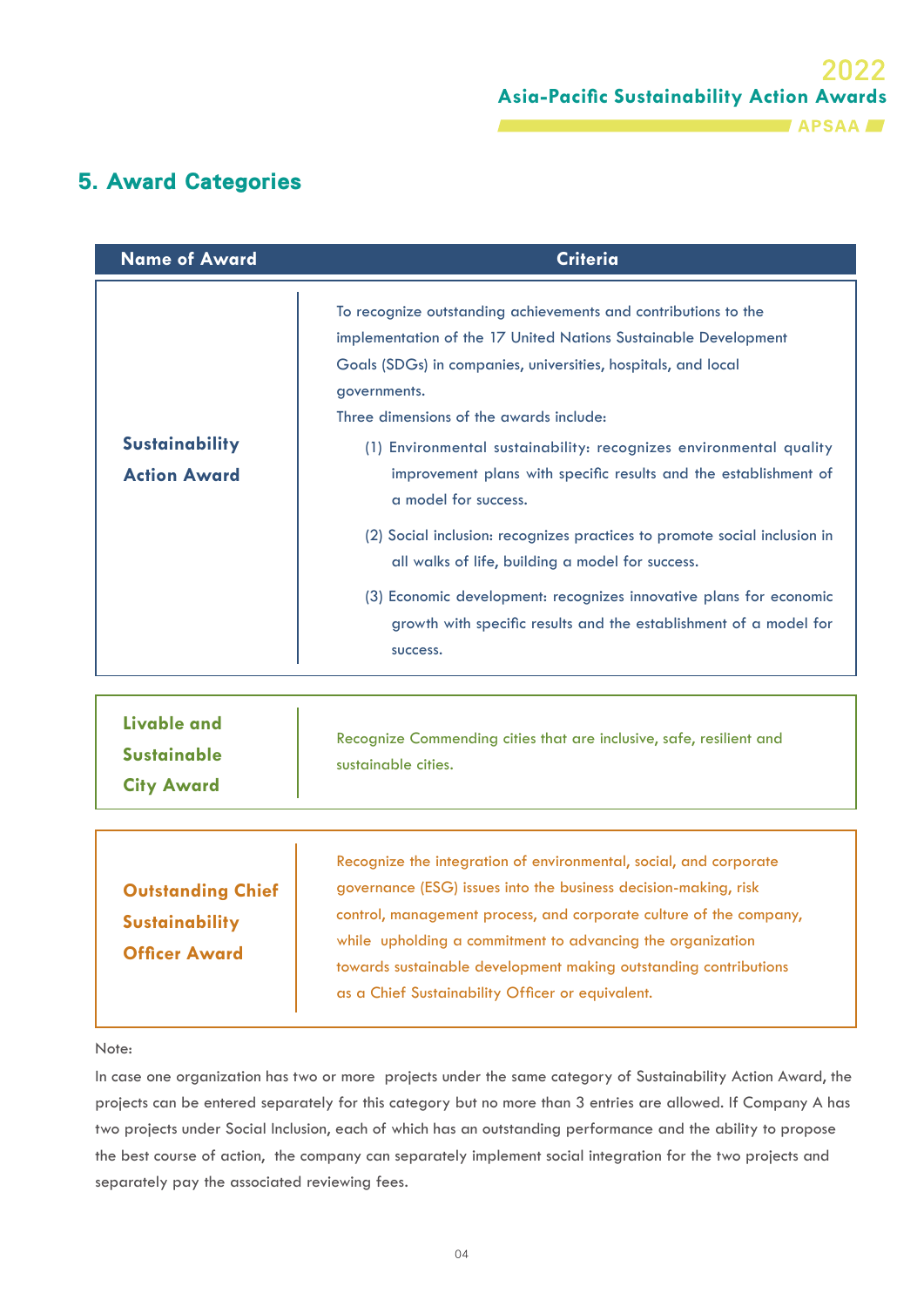

### 6. Eligibility



#### Sustainability Action Award

All private companies, government agencies (institutions), universities, hospitals, and related organizations in Taiwan and the Asia-Pacific region with implemented sustainable performances and achieved certain results are welcome to enter.



#### Livable and Sustainable City Award

All cities in Taiwan and the Asia-Pacific region with implemented sustainable performances and achieved sustainable governance results are welcome to apply.



#### Outstanding Chief Sustainability Officer Award

Served as Chief Sustainability Officer or equivalent of private sectors in Taiwan and the Asia-Pacific region, with outstanding performances and contributions in promoting the organization's sustainable development.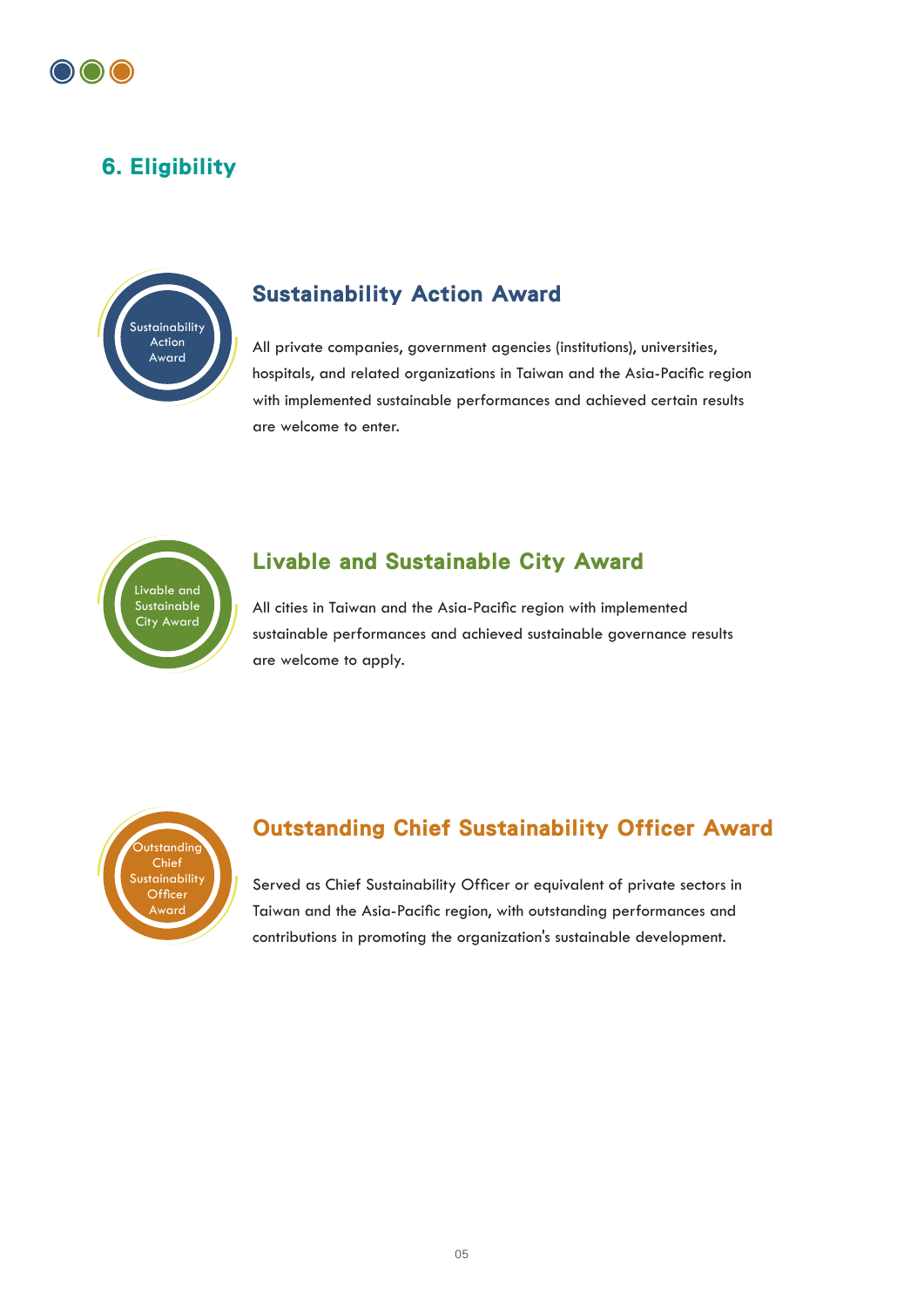#### **APSAA**

### 7. Entry Fee

| Item                     | Fee (USD / item )                                                                               | <b>Remarks</b>                                                           |  |
|--------------------------|-------------------------------------------------------------------------------------------------|--------------------------------------------------------------------------|--|
| <b>Entry fee</b>         | 750                                                                                             | <b>Evaluation fee required for</b><br>Sustainability Action Award.       |  |
|                          | <b>Sustainability</b><br>375<br><b>Action Award</b>                                             | <b>Evaluation fee of USD375</b><br>required in addition to<br>entry fee. |  |
| <b>Evaluation</b><br>fee | <b>Livable and</b><br>$\Omega$<br><b>Sustainable</b><br><b>City Award</b>                       | Entry fee required.                                                      |  |
|                          | <b>Outstanding</b><br><b>Chief</b><br>$\Omega$<br><b>Sustainability</b><br><b>Officer Award</b> | Entry fee required.                                                      |  |

Note: 1. The above fees are in US dollars.

2. The award entry fee is inclusive of sales tax.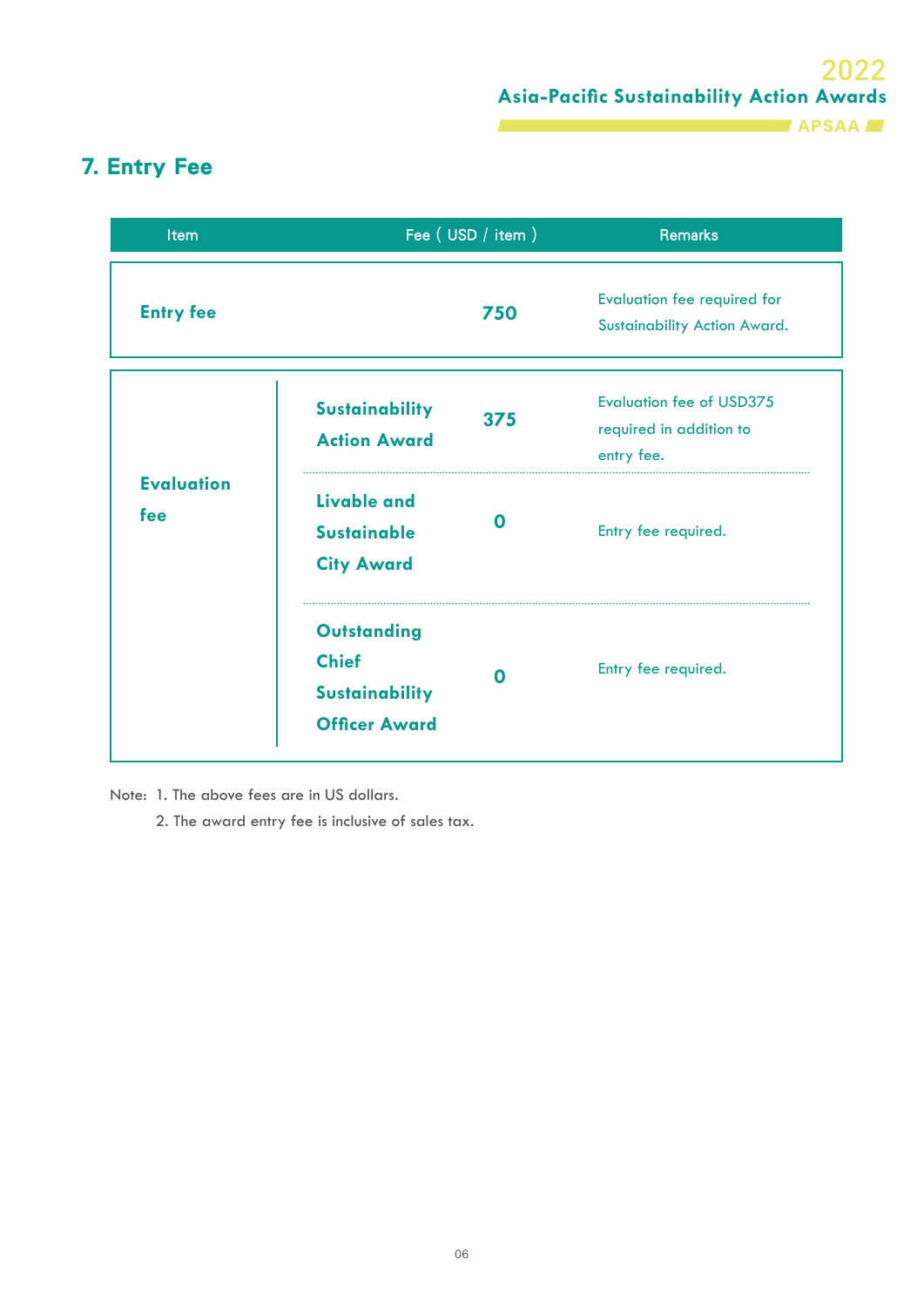#### 8. Submission

### I. Sustainability Action Award

- **1. Content** 1. Participants should write a statement of 2,000 characters (plain text) according to the selection criteria as well as supplementary diagrams (submitted in the form of additional attachments to the presentation).
	- 2. English title of the best sustainability action practice, English summary, project finance, manpower within three years, description of the practice within 3,000 characters (plain text), and supplementary diagrams (submitted as an additional attachment to the presentation).
- 2. Data Format 1. Characters include punctuation marks and spaces, and English words use letters as one character.
	- 2. Diagrams supplementing the above-mentioned plain text data are to be presented in the form of presentations given in appendix; presentation layout should be set to screen size 4:3.
	- 3. For the compilation of supplementary diagrams for selection criteria, the presentation shall be limited to 6 pages (exclusive of the front and back covers), and the document should be converted to a PDF file of no more than 5MB in size.
	- 4. The supplementary diagrams for Sustainability Action Award shall be limited to 9 pages (excluding the front and back covers), and the document should be converted to a PDF file of no more than 10MB in size.

#### **3. Remarks**

- 1. The results must give reference to the **criteria with the Criteria marked in each paragraph.** The contents should cover the award criteria.
- 2. The time frame needs to be from 2019 to 2021 and supplemented by other annual results.
- 3. The time frame is limited to the current year for participants who have won performance awards in the current year. The entries over the last 2 years cannot be reentered.
- **4. Submission** All submissions are done through the official website. Please refer to Appendix 2 for format.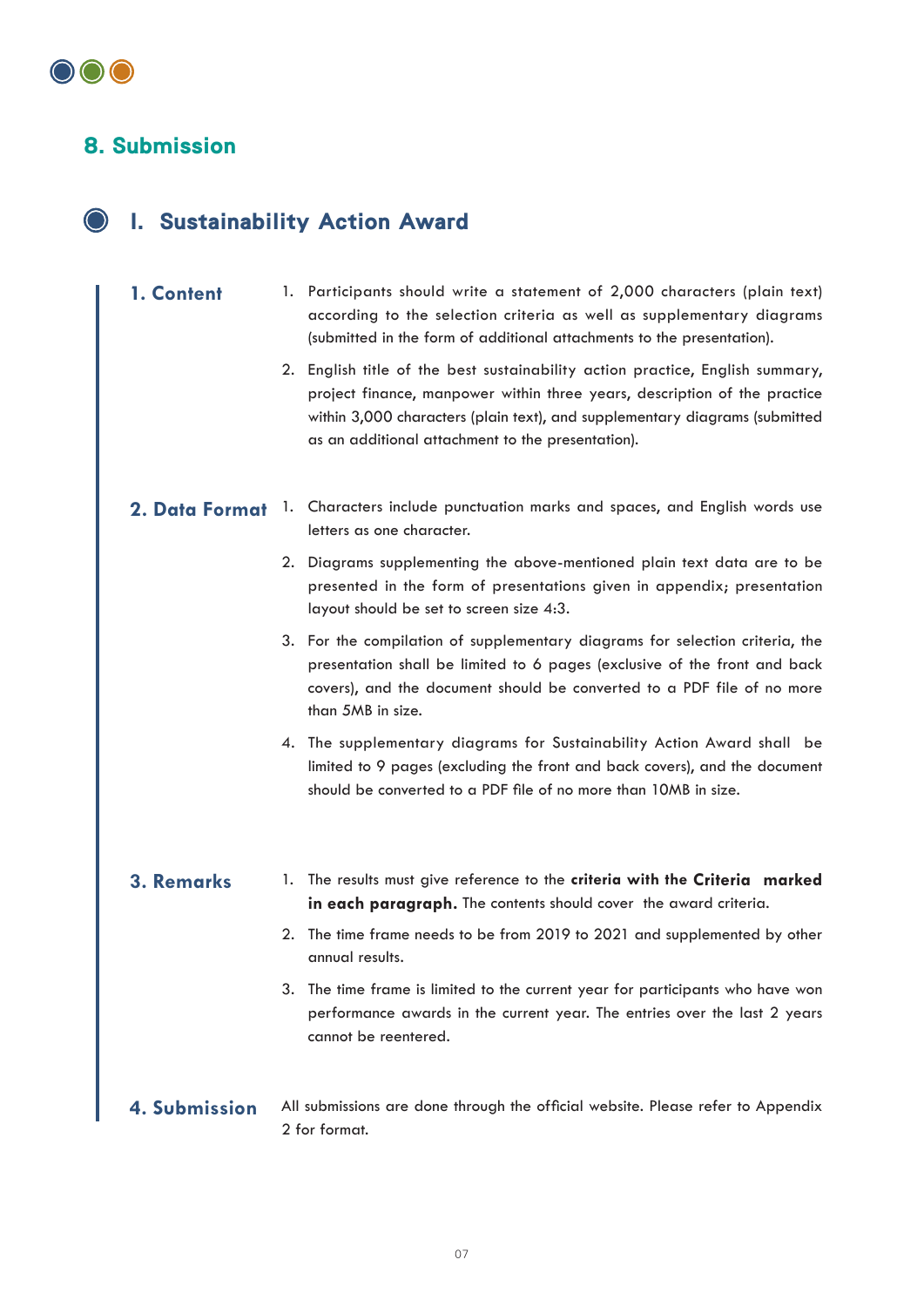### II. Livable and Sustainable City Award

 $\bullet$ 

| 1. Content                      | 1. The English title of the sustainability practice, English summary,<br>statements reference to award criteria, and supplementary<br>diagrams (submitted in the form of attachments).                                                                 |
|---------------------------------|--------------------------------------------------------------------------------------------------------------------------------------------------------------------------------------------------------------------------------------------------------|
|                                 | 2. Bonus will be given for submission of VLR reports in English.                                                                                                                                                                                       |
| 2. Data Format<br>(presented in | 1. Limit to 5,000 characters, including punctuation marks and<br>spaces, and each letter of an English word.                                                                                                                                           |
| English)                        | 2. Diagrams are to be presented in the form of presentations;<br>presentation layout should be set to screen size 4:3. Within 10<br>pages (excluding the front and back covers), the document must<br>be converted to a PDF file of no more than 10MB. |
| <b>3. Remarks</b>               | 1. The entry must be written with reference to award<br>criteria and mark the criteria in each paragraph.                                                                                                                                              |
|                                 | 2. Timeframe: Primarily focused on 2021, supplemented by other<br>annual results.                                                                                                                                                                      |
| 4. Submission                   | All submissions are done through the official website, please refer to<br>Appendix 3.                                                                                                                                                                  |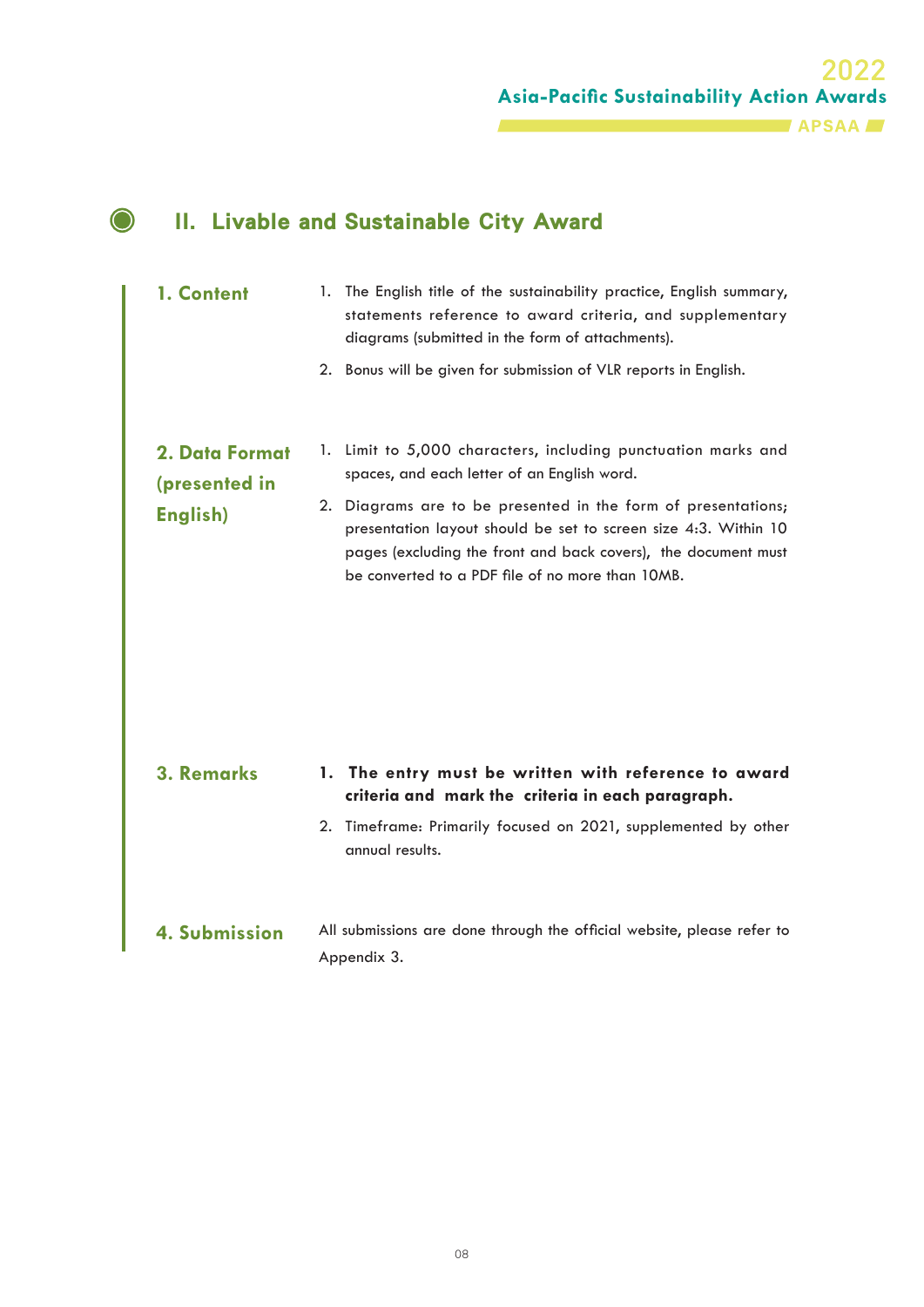

### III. Outstanding Chief Sustainability Officer

#### **1. Submission**

Submission by nominated organization with information about the Chief Sustainability Officer (refer to Appendix 1) with documents below:

- 1. Nomination within 600 characters (Nomination by agency (institution) of employment.)
- 2. Basic information of the candidate.
- 3. Biography of nominee summarizing corporate sustainability performance in 300 letters and detail of 3,000 characters.
- 4. Commitment to supporting sustainable actions of the organization; submit in form of presentation within 10 pages in a PDF file of no more than 10MB

#### **2. Remarks**

- 1. Candidates must be informed that they have been nominated
- 2. The content must give reference to the criteria
- 3. Reentry is allowed 3 years after awarded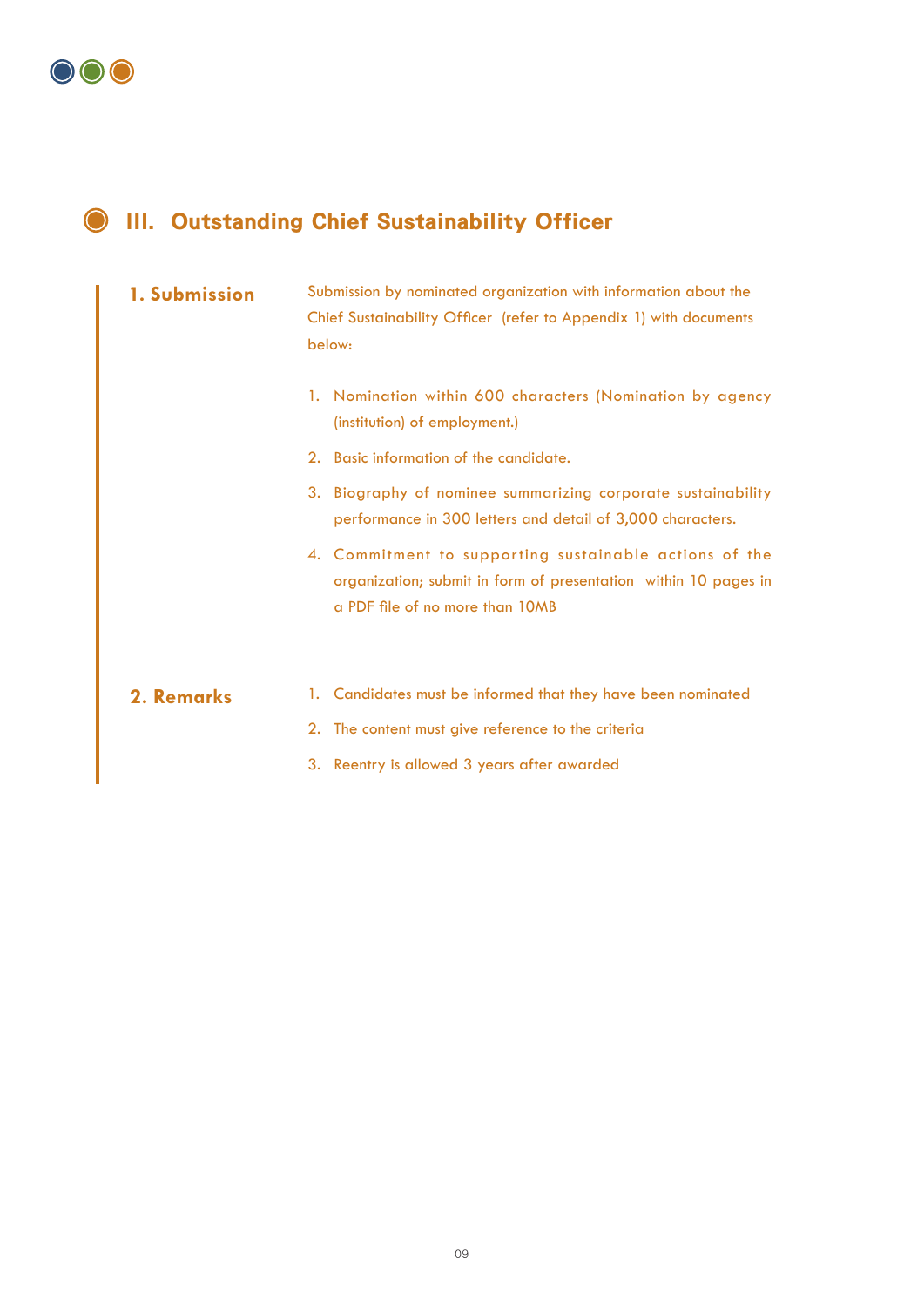#### 9. Content and Structure

#### I. Sustainability Action Award

The award is presented in three classes: Gold, Silver and Bronze. The content needs to break down into Performance Summary Based on Award Criteria (30%) and Best Sustainability Action (70%). Criteria for Environmental Sustainability, Social Inclusion, and Economic Development are as follows.



#### II. Livable and Sustainable City Award

The award is presented in three classes: Gold, Silver and Bronze. Modern and sustainable cities are critical in facing an era of rapid transformation where issues such as the gap between the rich and the poor, climate change, and sustainable infrastructure needs to be addressed. To improve the quality of life and promote urban prosperity, governors need smart and innovative urban planning to build cities that are inclusive, safe, resilient and sustainable, and to have green and culturally inspired living. Award criteria are as below:

Criteria: Refer to United Nations Sustainable Development Goal SDG 11, Sustainable Cities and Communities.

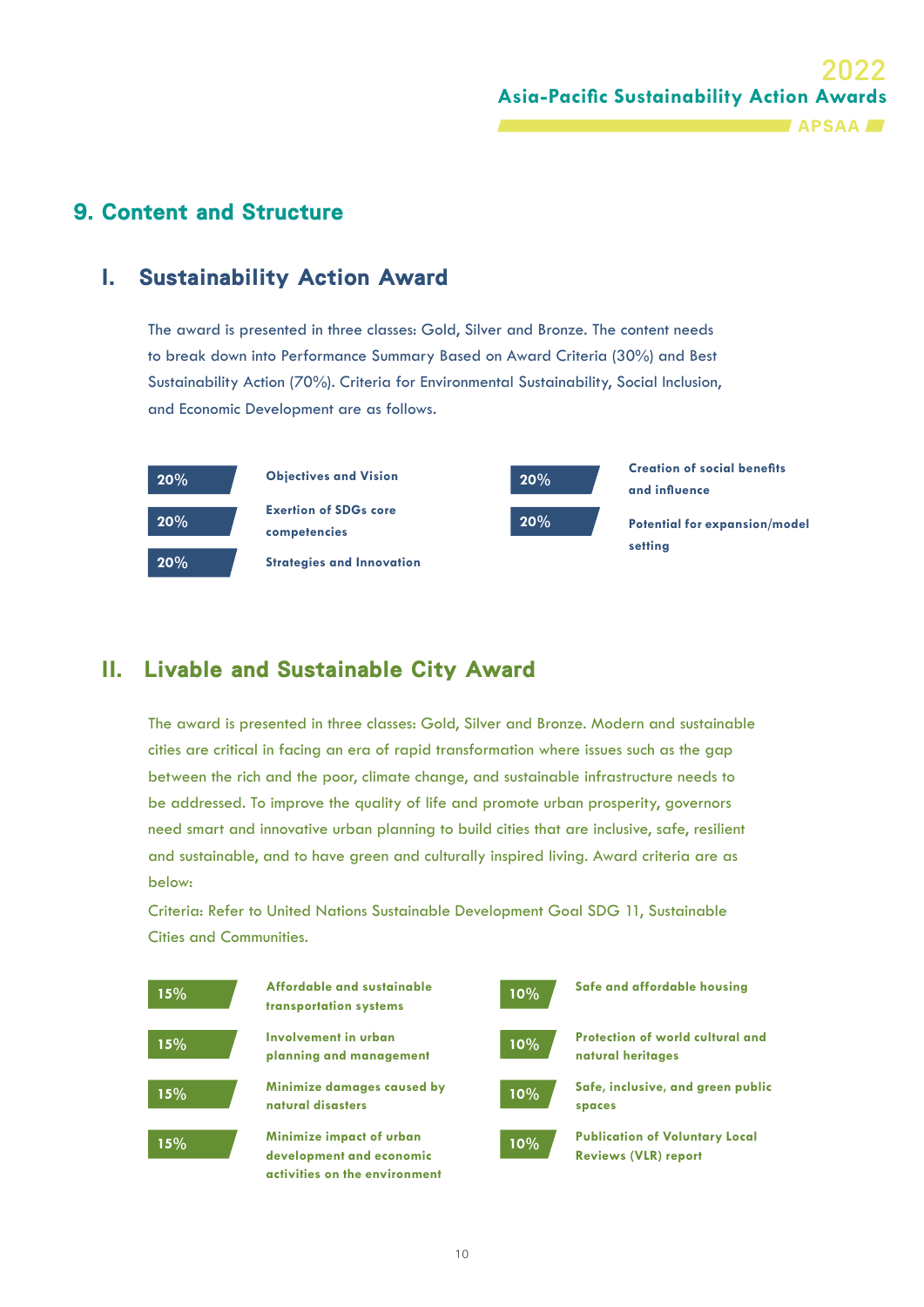

#### III. Outstanding Chief Sustainability Officer

Submission by organizations nominated the participants, the criteria include:



#### 10. Participants and Awardees

Sustainability Action Awards will be presented under different categories including companies, universities, hospitals and government agencies (institutions).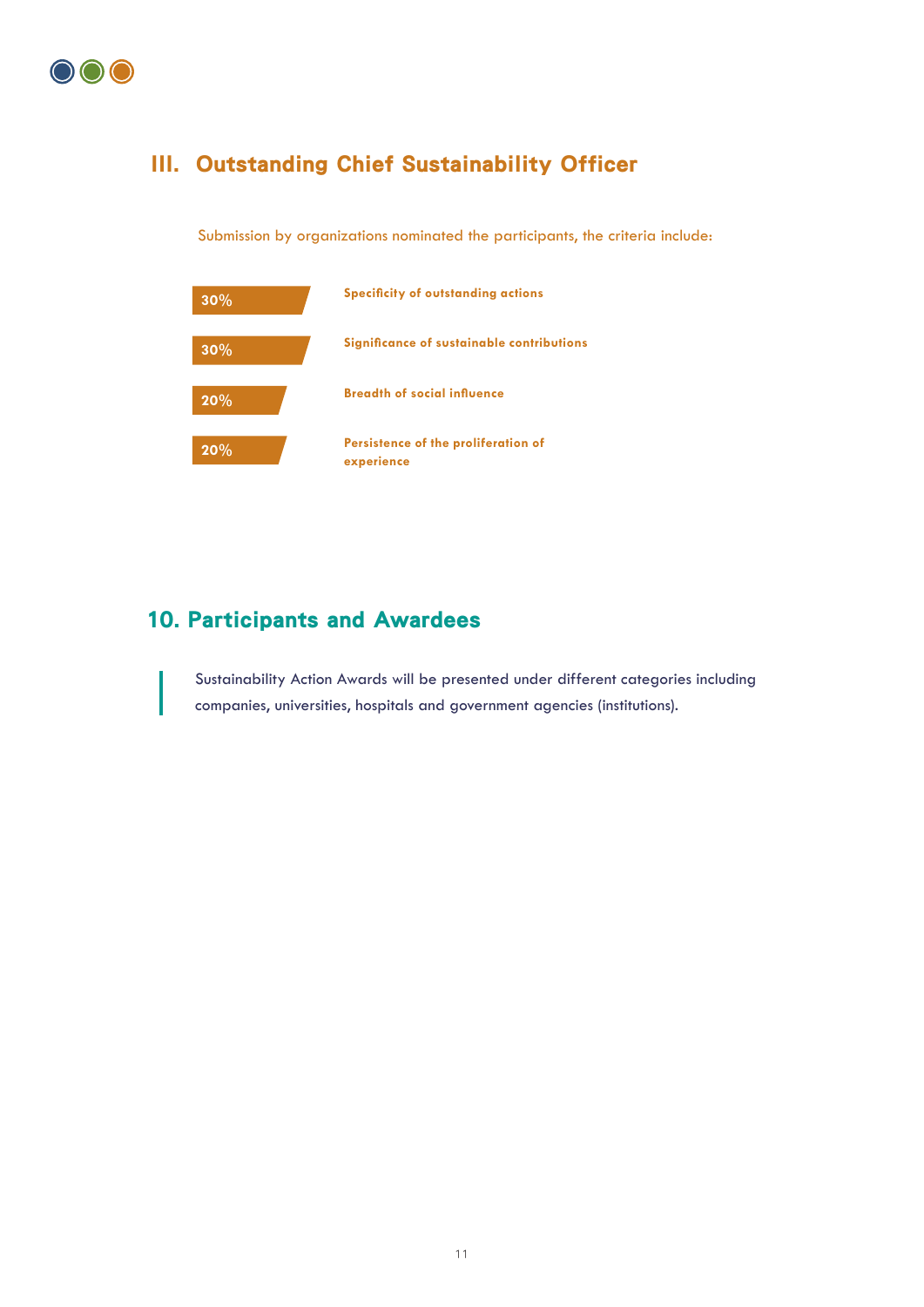#### 11. Matters for Attention in Award Participation

- I. Regardless of time and region, participants must agree to authorize the organizer to collect, process, and use the information provided during entry, registration, and submission for publication channels including the books publication, and media applications (including print newspapers, Internet platforms, and so on). The information can be collected, processed, and used in statistical data analysis,
- II. The award winners need to authorize organizers to announce, replicate and use company logo prior to announcement in accordance with the principles of transparency, integrity and fairness, openness, and impartiality. These are to be used in publications through channels such as books, and media applications (including print newspapers, Internet platforms, etc. The information can be collected, processed, and used in statistical data analysis,
- III. Participants are required to submit all documents with honesty. The organizer reserves the right to remove award qualification in case of any of the information submitted with false statements, concealments, or disputes confirmed that affect the public and the image of the award.

**The organizer reserves the right to revise, amend, interpret, or cancel the award, changes will be announced on the website without separate notice.**

| <b>Contact</b> | Deputy Secretary General: Vivian Wang               | vivianwang@taise.org.tw                                                           |
|----------------|-----------------------------------------------------|-----------------------------------------------------------------------------------|
|                | Award Secretariat mailbox : service@tcsaward.org.tw |                                                                                   |
|                | Address:                                            | 2F-2, No. 188, Nanjing East Road Section 5,<br>Songshan District, Taipei City 105 |
|                | Telephone:                                          | (02) 2769-8968 Ext. 101-104                                                       |

TCSA Taiwan Corporate Sustainability Awards official website

tcsaward.org.tw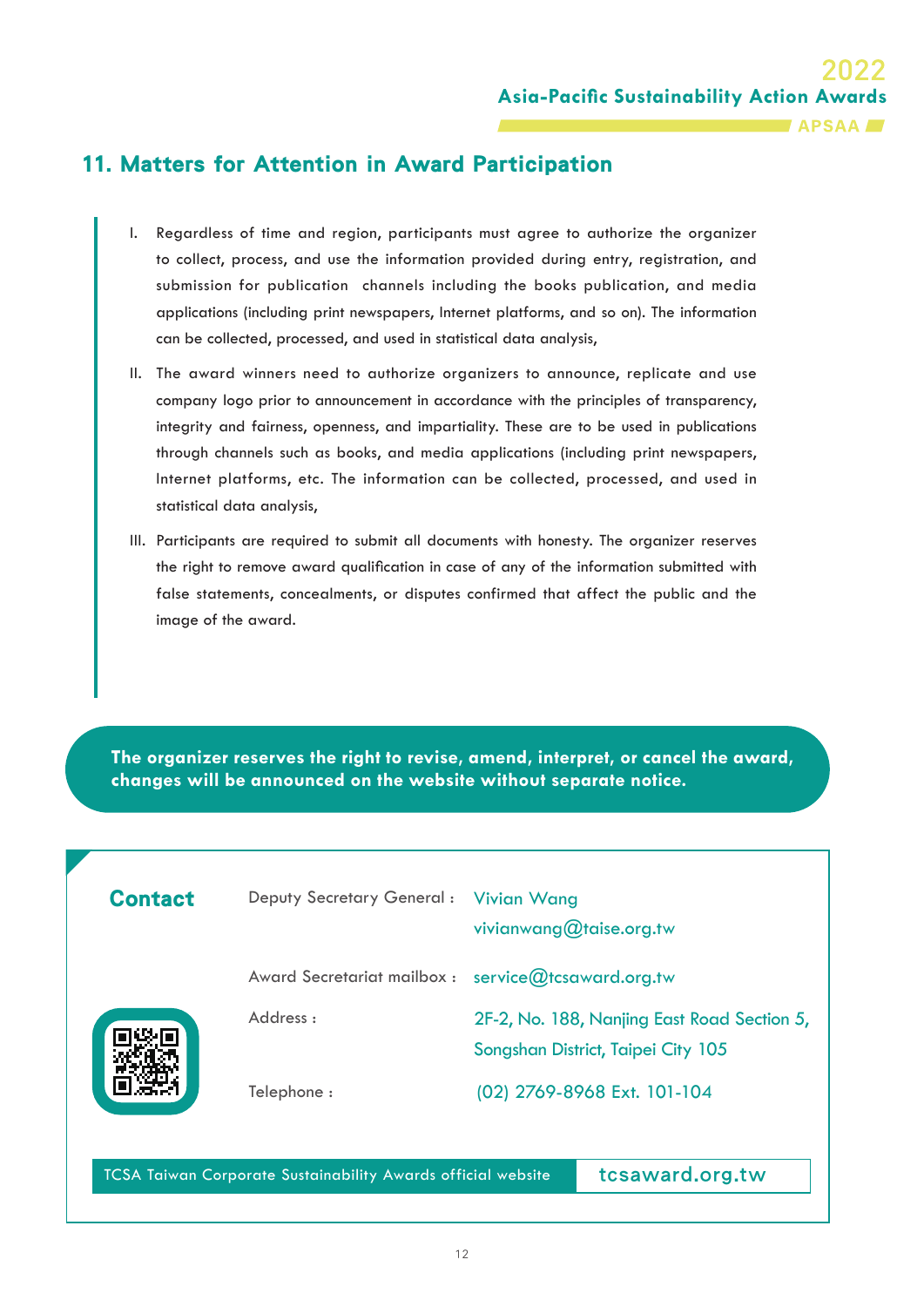# **Instructions for filling in submission fields for the Sustainability Action Award**

#### Evaluation for Outstanding Chief Sustainability Officer Award

- I. Outstanding Chief Sustainability Officer Award established to recognize the integration of environmental, social, and corporate governance (ESG) issues into the business decision-making, risk control, management process, and corporate culture of the company, while also upholding a commitment to advancing the organization towards sustainable development and making outstanding contributions as a Chief Sustainability Officer or equivalent.
- II. Nominations by government agencies (institutions), non-governmental organizations (NGOs), enterprises, or academic research institutions locally and internationally during the period opening for registration.
- III. The nomination should include the candidate's current job, educational, experiences, and actions (in an electronic file) to enter through Taiwan Corporate Sustainability Awards while attaching other reference information that would be beneficial for the review.
- IV. To evaluate and select the best sustainability professional , the Dean of the Taiwan Academy of Corporate Sustainability serves as the convener (and presiding chair) and forms the Outstanding Chief Sustainability Officer Review Committee (the "Committee").
- V. Those who have passed the primary and secondary rounds by the Committee and submitted to Taiwan Academy of Corporate Sustainability for approval will be awarded Outstanding Chief Sustainability Officer.
- VI. The trophy will be presented at the annual awards ceremony.
- VII. This process has been reviewed and approved by Taiwan Academy of Corporate Sustainability. After approval by the convener, it will be implemented from the date of publication and the same applies to amendments.

## Outstanding Chief Sustainability Officer Award Data Sheet Matters for Attention

- 1. In principle, the nominee shall be nominated through submission by a representative of an agency (institution) in its own name, no more than one nomination by the same agency will be accepted.
- 2. Online entry and submission starts on March 15 and ends on June 20 (including filling in and uploading of information online).
- 3. For information such as name, date of birth should be identical to personal identification documents.
- 4. The following fields should be filled in and submitted through the TSCA awards online registration system. The system will not accept submissions outside the period opened for entry as specified in the preceding paragraph.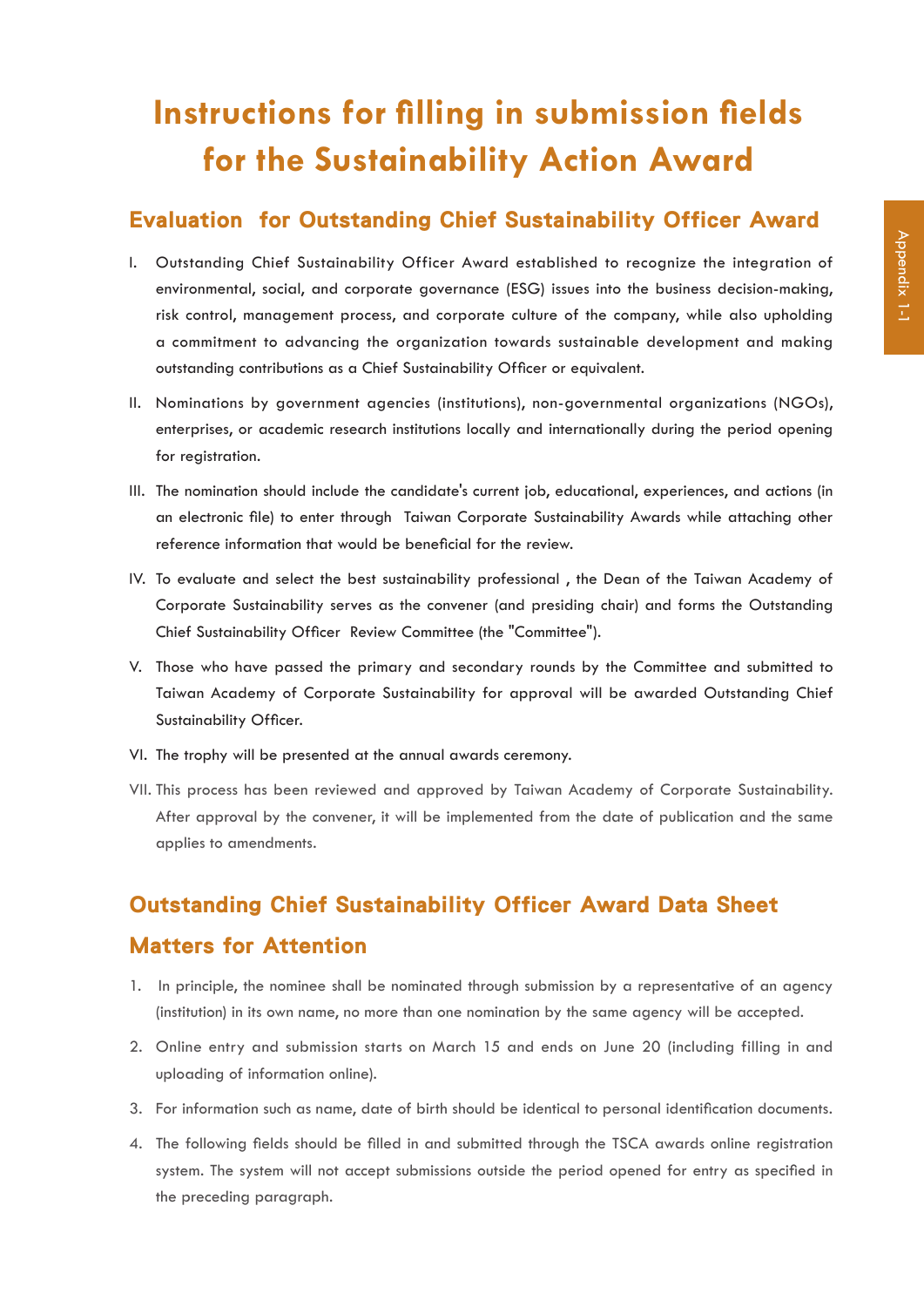# **Basic Information of Nomination Agency**

|                           | Nomination Agenc (Institution) |  |  |
|---------------------------|--------------------------------|--|--|
| <b>Company Name</b>       |                                |  |  |
| Name of<br>Representative | Job Title                      |  |  |
| Telephone                 | Fax                            |  |  |
| Address                   |                                |  |  |
| Name and Title of Nominee |                                |  |  |
|                           |                                |  |  |

#### Reasons for Nomination and Outstanding Contributions

**Current** Job Title

Within 600 characters, please fill in the reasons for the recommendation and extraordinary contributions of the recommended candidate.

### **Candidate has been informed that he or she has been nominated (please check here)**

**Signature of the representative of the Nominationagency (institution):**

**Seal of the recommending agency (institution):**

Name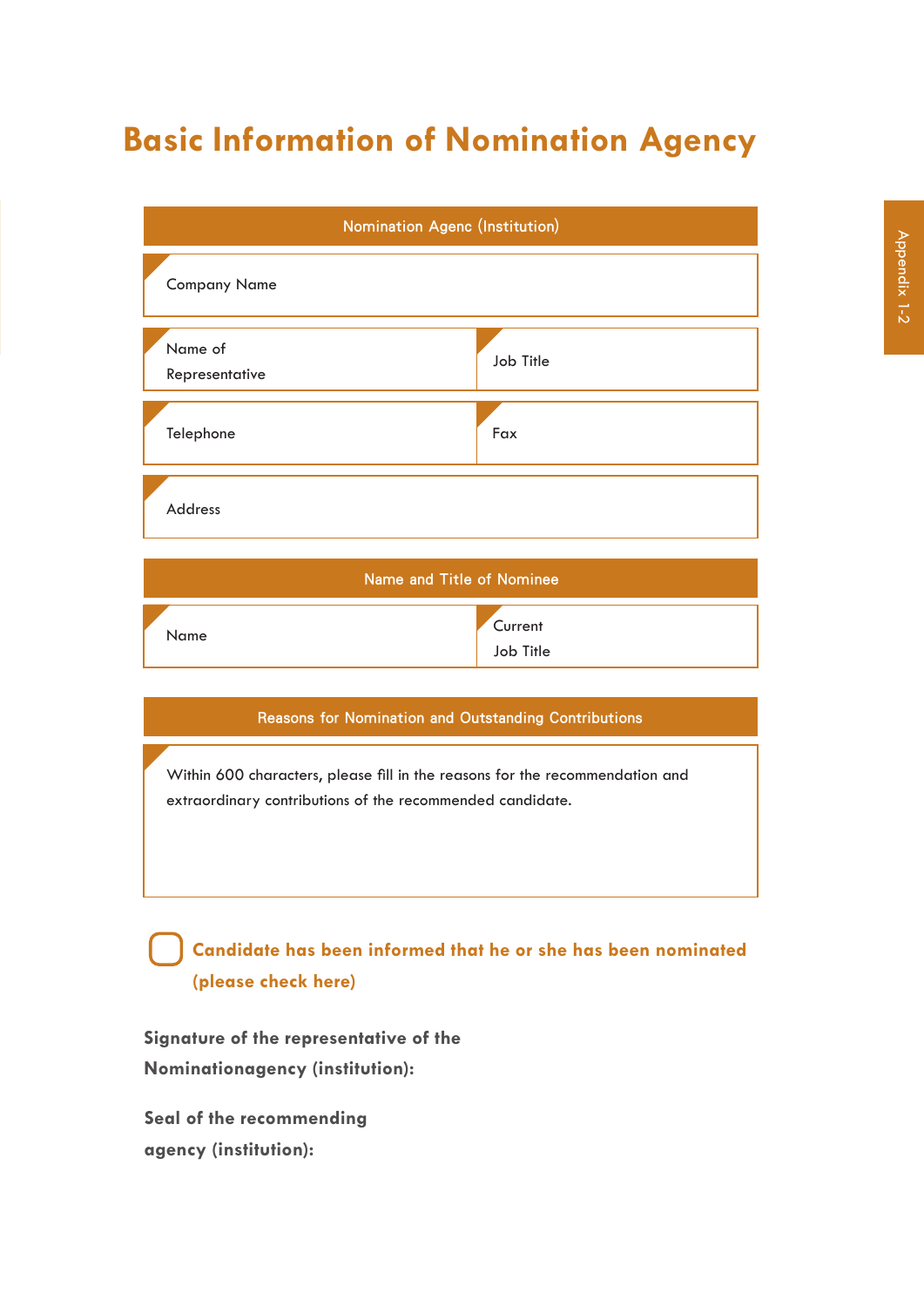# **Basic Information of the Nominee**



#### **Nominee information (please sort in descending order of importance)**

|    | <b>Education</b>                 |            |                |                            |
|----|----------------------------------|------------|----------------|----------------------------|
| 1. | Name of<br>Education<br>Institut | Department | Dates of Study | Graduation<br>(completion) |
|    |                                  |            |                |                            |
| 2. |                                  |            |                |                            |
| 3. |                                  |            |                |                            |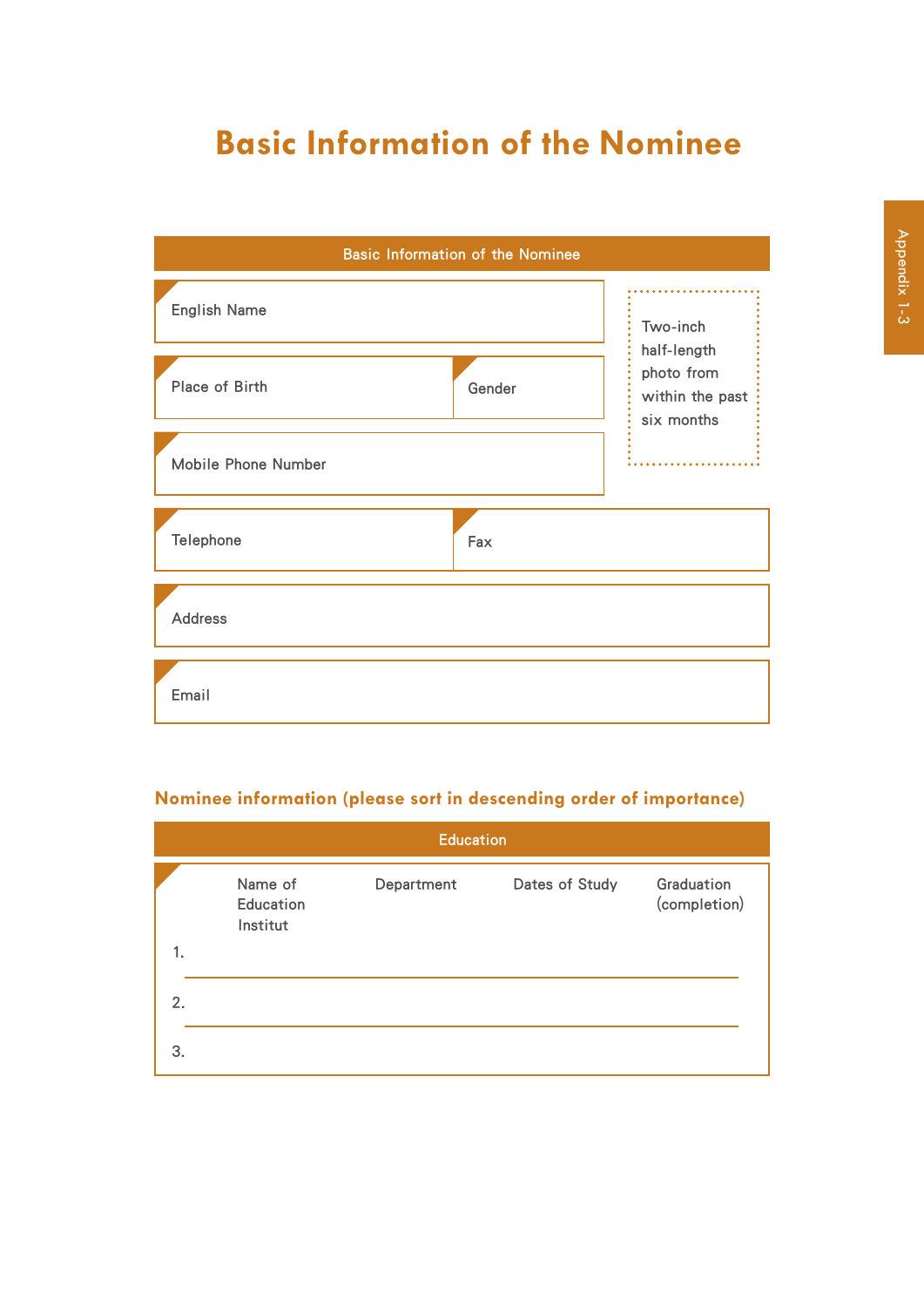



### Corporate Sustainability Implementation

|    | Corporate<br>Sustainability | <b>Starting</b><br>Year and | Ending<br>Year and |
|----|-----------------------------|-----------------------------|--------------------|
| 1. | <b>Practices</b>            | Month                       | Month              |
| 2. |                             |                             |                    |
| 3. |                             |                             |                    |

|    |               | <b>Awards</b>        |                   |
|----|---------------|----------------------|-------------------|
|    | Name of Award | <b>Awarding Unit</b> | <b>Award Date</b> |
| 1. |               |                      |                   |
| 2. |               |                      |                   |
| 3. |               |                      |                   |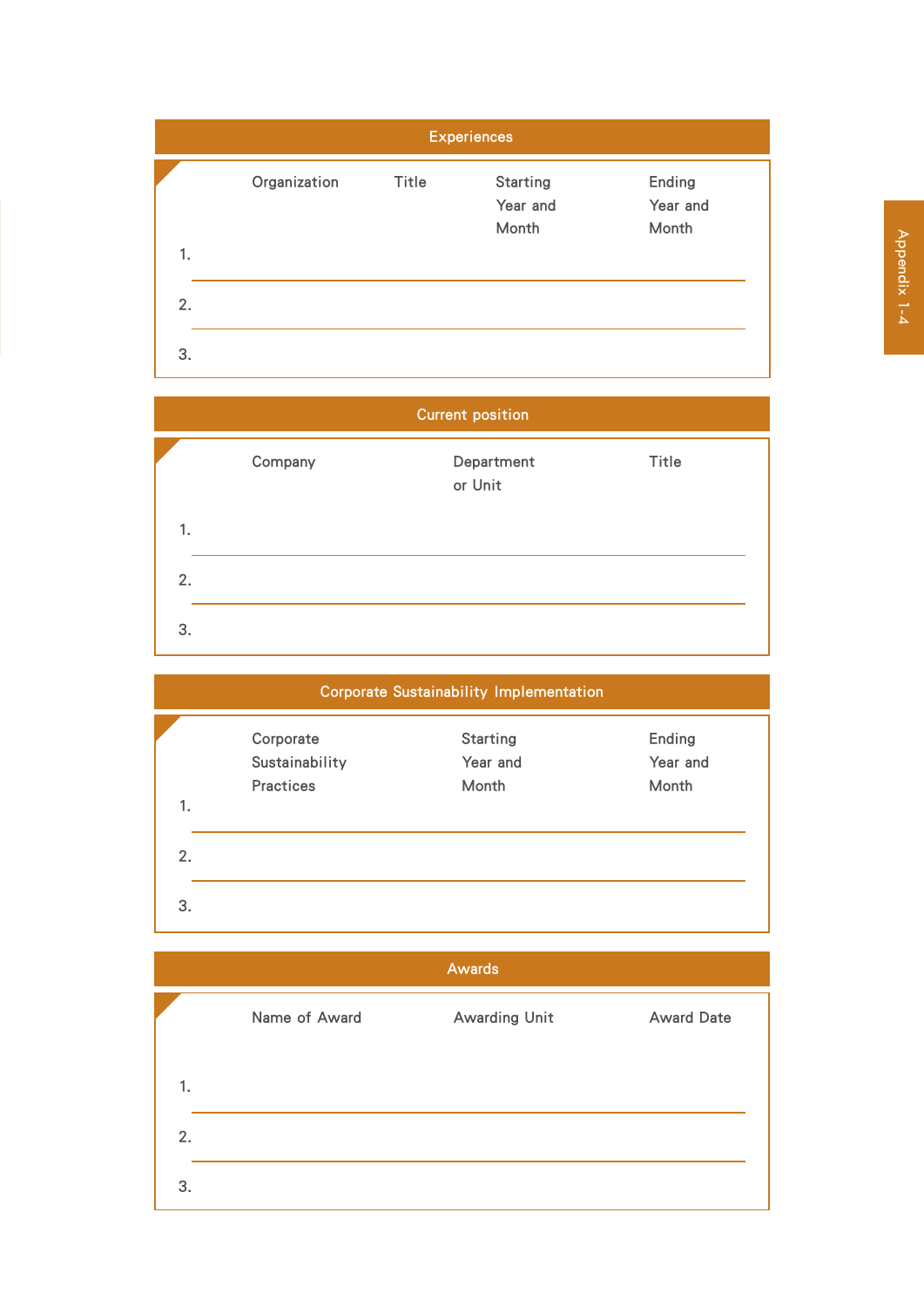# **Biography of nominees in implementation of corporate sustainability performance self-reporting**

**1. English summary (within 300 letters):**

**2. Content (within 3,000 characters):**

**3. Attachment: Supporting information for commitment to corporate sustainability**

> Instructions for filling in submission fields for the Sustainability Action Award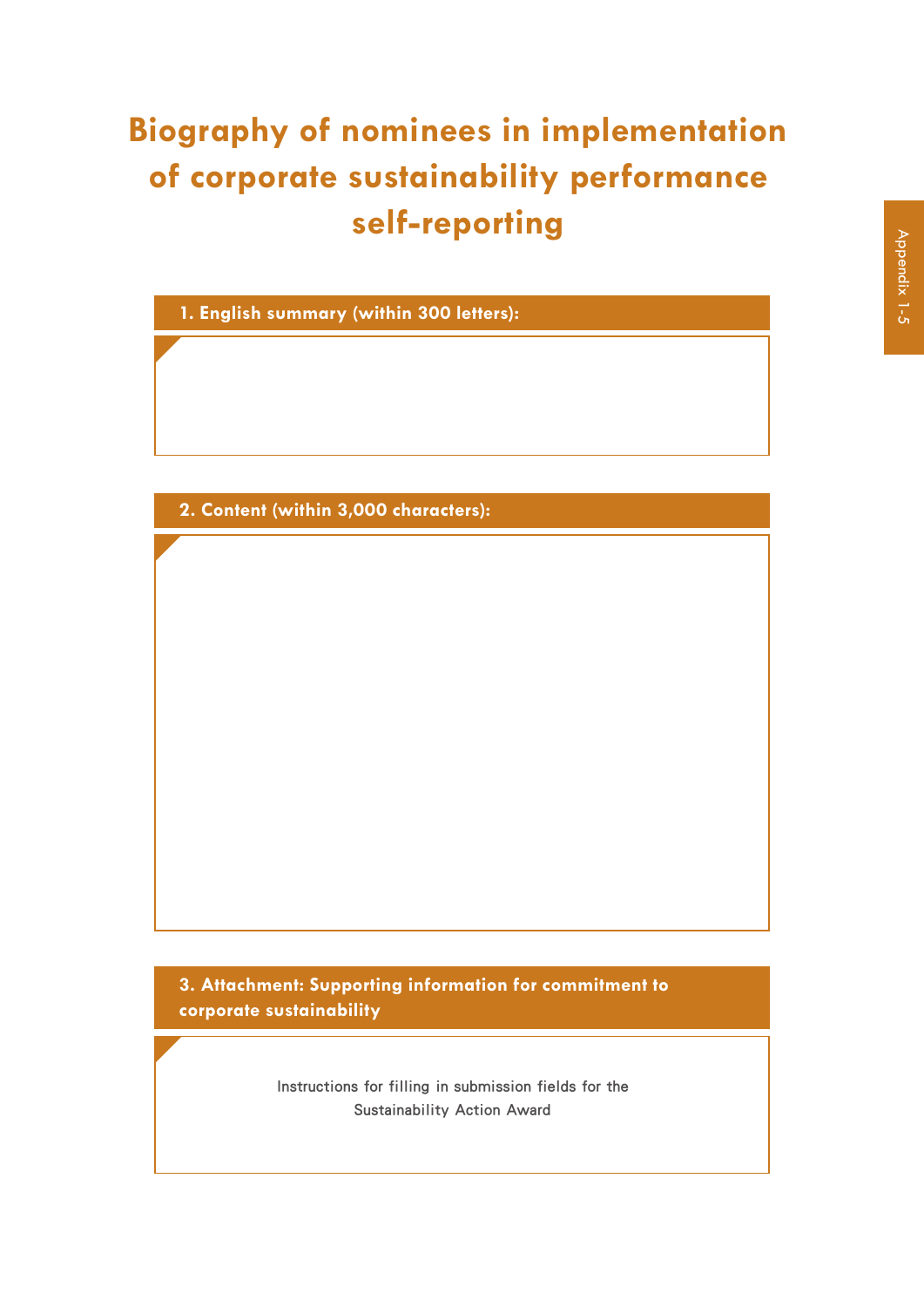# **Instructions for filling in submission fields for the Sustainability Action Award**

#### **1. Background**

- 1. Online entry and submission starts on March 15 and ends on June 20 (including filling in and uploading of information online).
- 2. The following fields should all be filled in and submitted through the TSCA awards online registration system. The system will not accept submissions outside the period opened for entry relevant period as specified in the preceding paragraph.

### **2. The following fields are applicable to the Sustainability Action Award**

| Content                      | Name of Award                       |                       |  |
|------------------------------|-------------------------------------|-----------------------|--|
| <b>Sustainability Action</b> | <b>Environmental Sustainability</b> | <b>UN Sustainable</b> |  |
| Award                        | Social Inclusion                    | Development           |  |
|                              | <b>Economic Development</b>         | Goals 1-17            |  |

### **3. Fields to be filled in**

I. Title of the Best Practice: Limited to 100 letters (including blank spaces)

II. Abstract: Limited to 1,200 characters (including blank spaces)

III. Financing and human resource utilization for the practice in the past three years:

| 2019 | Implementation<br><b>Budget</b><br>(Unit: NT\$) | Internal Human<br>Resourcemanpower<br><b>Required for</b><br>Implementation | External Human<br>Resourcemanpower<br><b>Required for</b><br>Implementation |
|------|-------------------------------------------------|-----------------------------------------------------------------------------|-----------------------------------------------------------------------------|
| 2020 |                                                 |                                                                             |                                                                             |
| クロクキ |                                                 |                                                                             |                                                                             |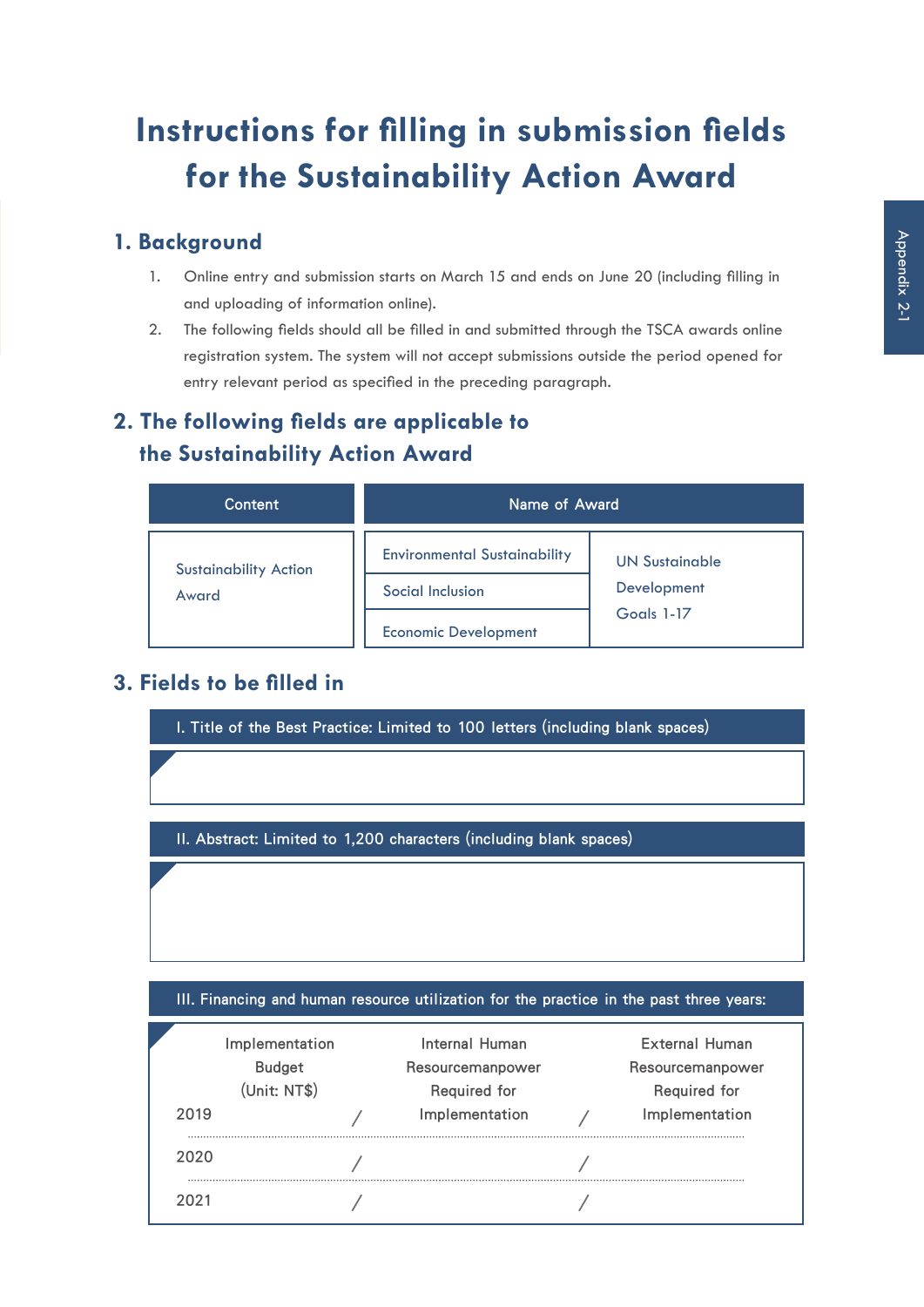**IV. Results: 2,000 characters with reference to criteria. These 2,000 characters including punctuation marks and spaces, no images are accepted.**

- . Performance content description: must follow the selection criteria, and the name of the selection criteria must be marked in each paragraph. The writing should cover the selection criteria.
- . Composition time frame: Primarily focused on 2021, supplemented by other annual performances.
- . For enterprises that have won the Outstanding Case Award, the composition time frame for performance award materials shall be based on the principles of 2021 and should be treated separately from the entries for 2019 and 2020.

**\* Graphics can be presented as supplements in a presentation format of no more than 6 pages in PDF files no larger than 5MB.**

**V. Details of the Practice: describe the practice within 3,000 characters which include punctuation marks and spaces, and images cannot be accepted.**

- . Primarily focused on 2021, supplemented by other annual performances.
- . For enterprises that have won the Outstanding Case Award, the composition time frame for performance award materials shall be based on the principles of 2021 and should be treated separately from the entries for 2019 and 2020.
- . Proposed content should include the following:

-It is recommended to state which types of stakeholders the project is negotiating with (e.g., non-profit organizations, scholars, corresponding government officials, or other consultants)

- If the project design has reference to expert opinions or feedback, then what key plan adjustments have been made based on expert opinions.

Participating companies are requested to explain their rationale and what methods/tools were used for evaluation, and please also provide supporting information.

-What is the process of practice and measurable results for the promotion of methods and innovation

**\* Graphics can be presented as supplements of no more than 9 pages and limited to PDF files no larger than 10MB.**